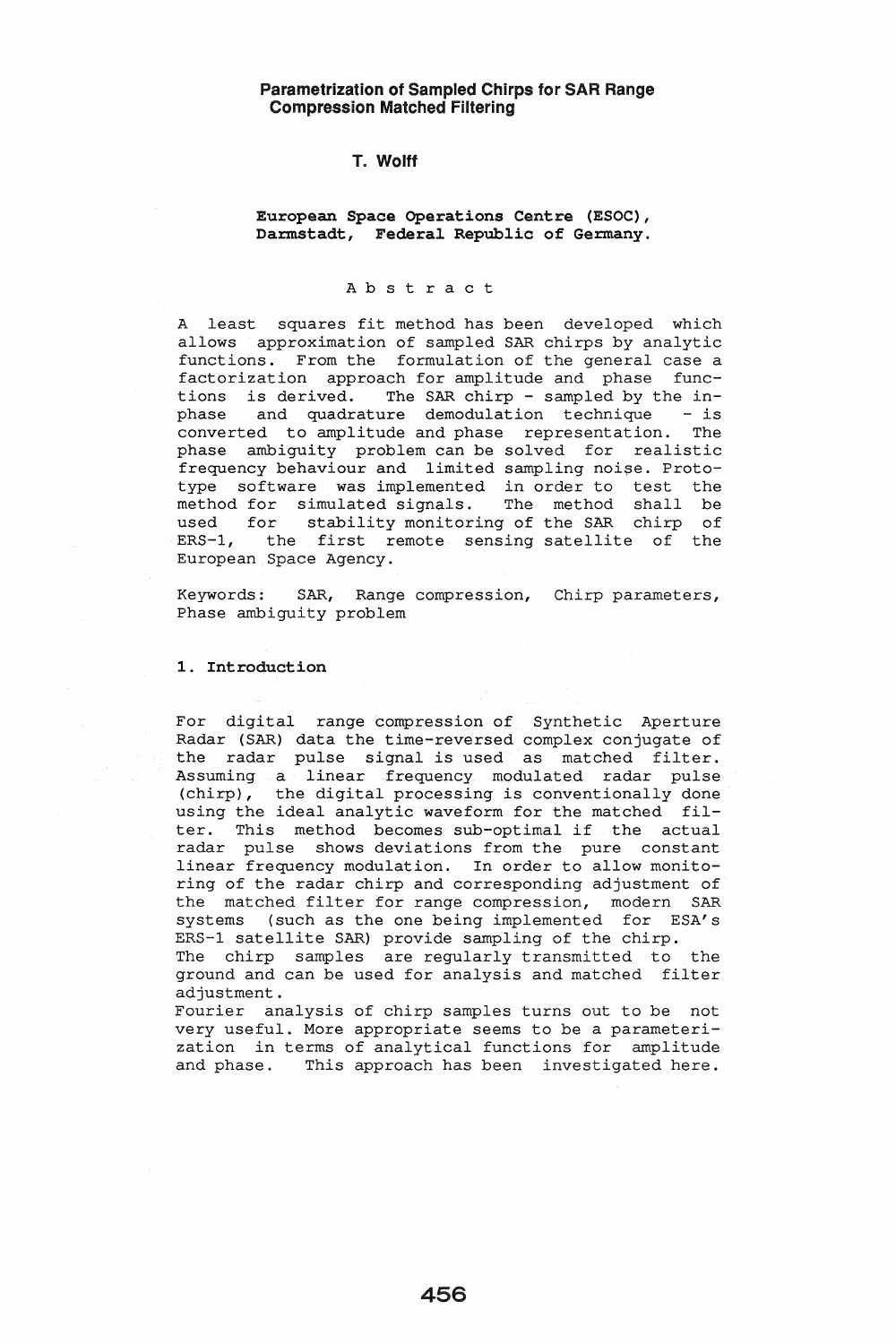# 2. Representation of SAR chirps by analytic functions

In SAR applications the signal is conventionally sampled in the so-called in-phase and quadrature demodulation technique  $(I, Q - sampling)$ . Hence, the sampled chirp can be treated as a sequence of complex numbers:

z (t ) i a (t ) exp ( j b (t ) ), [2.1] i i where  $a(t)$  and  $b(t)$  are samples of the real magnii i tude and phase functions at times t ,  $(i=0, ..., N)$ . i Ideally, the chirp has a linear frequency modulation with a rectangular envelope: 2 z (t ) = a exp ( j (b + b t + b t )), [2.2] i 0 1 i 2 i

where  $a$ ,  $b$ ,  $b$ ,  $b$  are constants. 0 1 2

In reality, there may be deviations from this ideal case of a linear chirp. In order to describe its essential characteristics, the amplitude a(t) and the phase b(t) shall be expressed by appropriate analytic functions of time such that the signal can be represented accurately enough with only a few parameters (for example as a matched filter for pulse compression) .

A suitable approach for both amplitude and phase functions is to use polynomials in time, i.e. the sampled chirp would be parameterized as follows:

the envelope function of amplitude a (t) is a polynomial of degree L:

L k a (t) =  $\frac{L}{k=0}$  k, where  $k=0$  k a are constants, k [2.3]

and the phase function b (t) is a polynomial of degree M:

M m b (t) = SUM b t , where b are constants.  $[2.4]$ m=O m m

The coefficients a k least - squares - fit procedure applied to the sampled complex signal. and b shall be determined by a m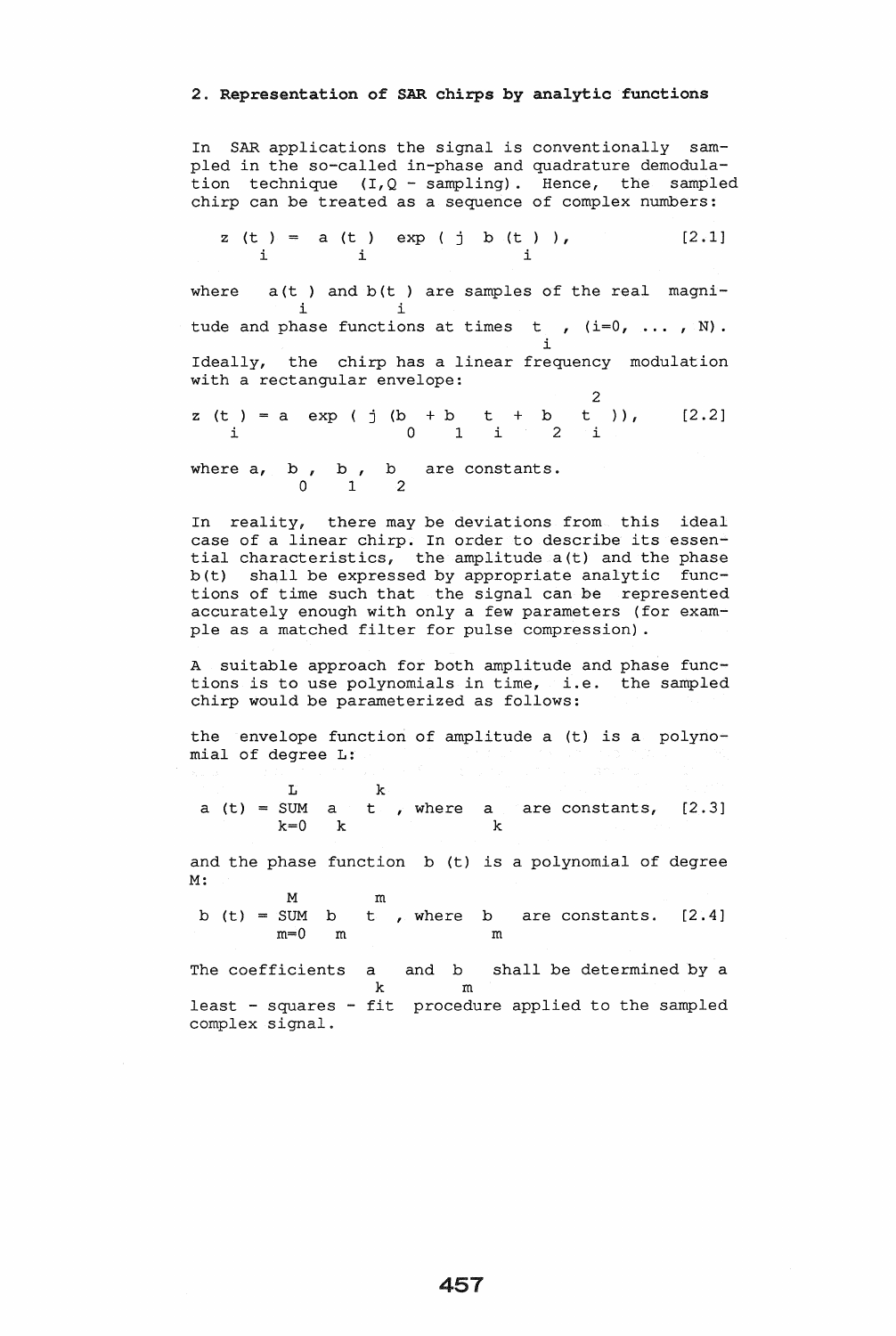The  $(I, Q)$ -sampled chirp can easily be converted to amplitude and phase representation by means of trigonometric relations. However, from this conversion of the sampled signal the phases are only known to modulo 2 n.

For the purpose of the signal phase description as analytic function this ambiguity has at least partially to be solved when expressing the phases of the signal to be fitted as continuous functions in time.

Here assumptions have to be made on the general behaviour of phase functions. The momentary frequency of a signal is given by the first time derivative of the phase function. For a chirp signal the frequency shall at least be monotonically increasing or decreasing, i.e. there are no fluctuations in frequency; mathematically speaking, the time derivative of frequency should be either always positve or always negative. It is sufficient here to consider the case of positive and monotonically increasing frequencies; the other cases can easily be derived. It is clear that the phase ambiguity problem needs only to be solved modulo a multiple of the constant sampling frequency which is assumed to be sufficient to cover the real chirp bandwidth. Based on these considerations frequency samples are

actually obtained from any two successive chirp samples.

Since the frequency function is fitted to a polynomial the phase function is simply obtained by time integration of this polynomial with an arbitrary phase constant which can be adjusted to the phase of the first sample.

After converting the signal samples from cartesian to polar representation, phases of the samples are successively compared and factors 2 n are added until the phase from sample n+l is closest to the phase .<br>calculated from the expected frequency at that point in time (assuming for example a linear chirp). This is a reasonable aproach which covers phase sampling errors within plus/minus n. Apart from a multiple of 2 n common to all samples there can not be a sudden jump of 2 n between samples without violating the Nyquist sampling condition which was anticipated to hold. This procedure resolves the ambiguity to the extend needed for the least-squares-fit. It leaves an overall ambiguity of a fixed frequency component which corresponds to a multiple of 2 n which is not significant for the present purpose.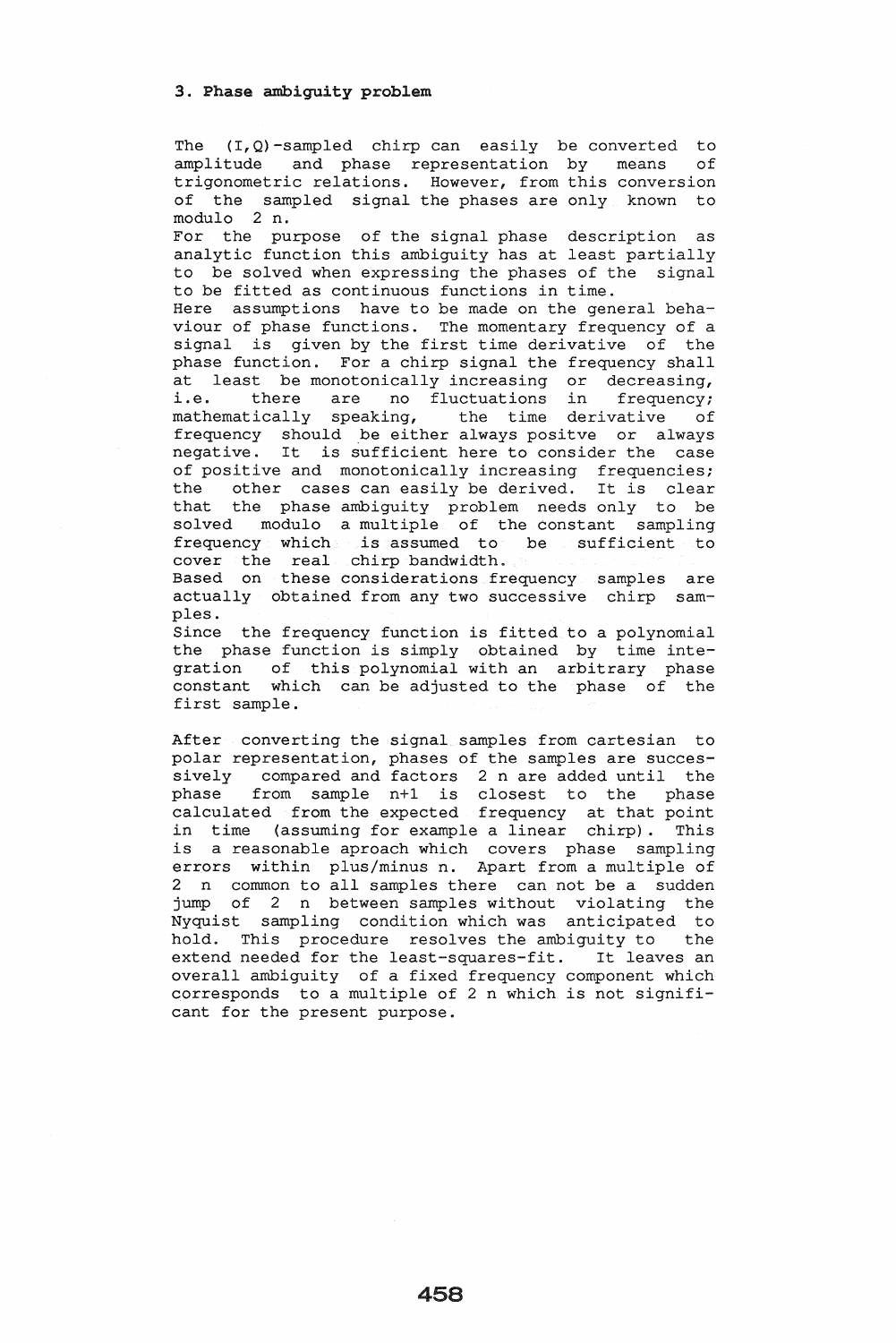#### 4. General formulation of least-squares fit algorithm

The conventional approach for a least-squares-fit is to choose a linear combination of linear independent basic functions. This leads to the problem of solving a system of linear equations where the rank of the system equals the dimension of the selected basic function space. Inserting equations [2.3] and [2.4] into [2.1] shows that the resulting chirp function is unfortunately not a simple linear combination of orthogonal base functions, since coefficients appear also in the arguments of the exponentials. Since this leads to a non-linear problem a factorisation approach has to be taken such that the least-squares-fit can be transformed into the task of solving two coupled systems of linear equations. When the in-phase and quadrature demodulation technique is used (e.g. as for SAR signals) signal samples after *AID* conversion can be considered as complex numbers Calculation of the denoted and quadrature demodulation<br>
for SAR signals signal same be considered as complex<br>
u exp { j v }, i=1,...,<br>
i i<br>
i i i<br>
quadrature components, re<br>
ntation of the complex signals

z i x + j y i i u exp {  $j \, v$  },  $i=1,...,N$ . [4.1] i i

taken at times t , where x and y correspond to the<br>i i i

in-phase and the quadrature components, respectively. The polar representation of the complex signal samples can then easily be calculated using standard trigonometric formulae.

The actual signal samples z shall be approximated by i an analytic function in time t, depending on parameters

an analytic function in time t<br>a  $, \ldots$ , a and b  $, \ldots$ , b 1 L 1 M

z (t) = r (a , . . , a , t) exp {j p (b , . . , b , t) } [4.2] 1 L 1 M

where amplitude r and phase p are real functions with linear independent parametrisation which have to be chosen appropriately. The least-squares-fit procedure then consists in deter-

mining the parameter sets {a }, {b } such that n m

N  $D = SUM | z$ i=l <sup>i</sup> 2  $- z$  (t) | i N SUM {(z i=l \*<br>|- z(t ))(z - z(t ) i i i i

[4.3]

becomes a minimum.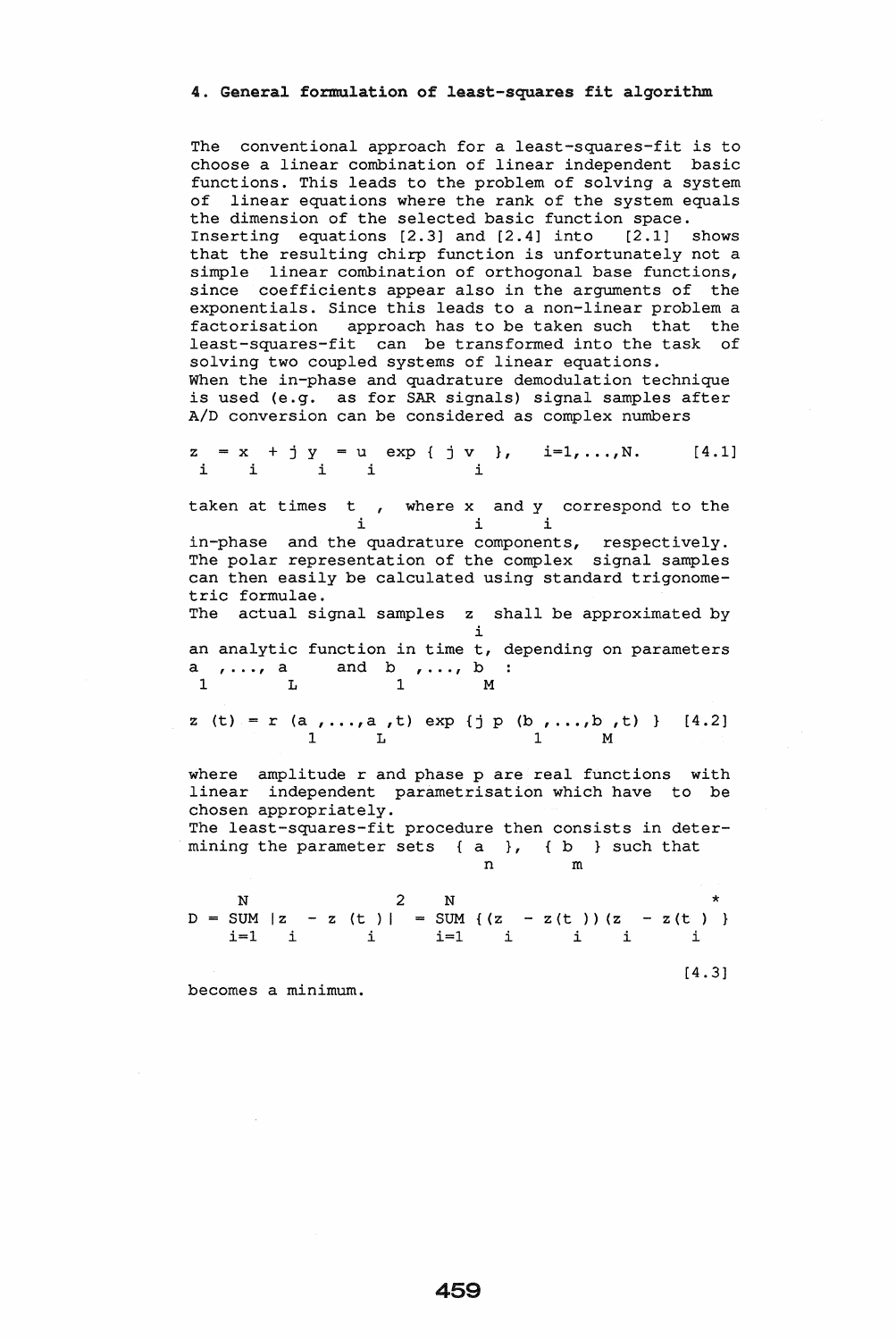Equation [4.3] can be transformed by using equ. [4.1] and [4.2]:  $N = 2$  2<br>D = SUM { r (a , . . , a , t ) + u - 2 r (a , . . , a , t ) u  $i=1$  and  $i=1$  in  $i=1$  in  $i=1$  in  $i=1$  in  $i=1$  $\cos$  (v - p (b , ..., b , t )) } . [4.4]  $i$  1 M i A necessary condition for minimum D is that the first partial derivatives with respect to all parameters {  $a$  } and {b} } vanish:  $n \geq 1$ d D d D 0, n=1, ..., L;  $--- - = 0$ , m=1, ..., M [4.5/6] d a d  $\alpha$  d  $\alpha$ n m In<br>
This leads to the coupled system of transcendenta<br>
equations:<br>
N<br>
SUM {[:r (a , ...,a ,t ) - u cos (v - p (b , ...,b ,t<br>
i=l = 1 iiiii i i l M i<br>
d r (a , ...,a ,t ) This leads to the coupled system of transcendental equations: N  $\texttt{SUM} \left\{ \left[ \left\langle \mathbf{r}_\circ \left( \mathbf{a}_\circ, \ldots, \mathbf{a}_\circ, \mathbf{t}_\circ \right) \right\rangle \right] = \left\langle \mathbf{u}_\circ \cos \left( \mathbf{v}_\circ \right) - \mathbf{p}_\circ \left( \mathbf{b}_\circ, \ldots, \mathbf{b}_\circ \left( \mathbf{t}_\circ \right) \right) \right. \right\}$ d  $r$  (a  $, \ldots, a$   $, t$ ) 1 L i<br>------------ } = 0, n = 1, ..., L. [4.7] d a n N  $\sum_{i=1}^{N}$  SUM {[ u r (a , ..., a , t ) sin (v - p (b , ... , b , t ))]  $i=1$  i 1 L i i 1 M i d P (b , ... , b , t ) 1 M i  $------$  } = 0; m = 1, ..., M. [4.8] --------db<sup>o</sup> m

These expressions represent the general formulation of the least-squares-fit system of equations for complex signal samples given as time functions of amplitude and phase (equ. [4.2]).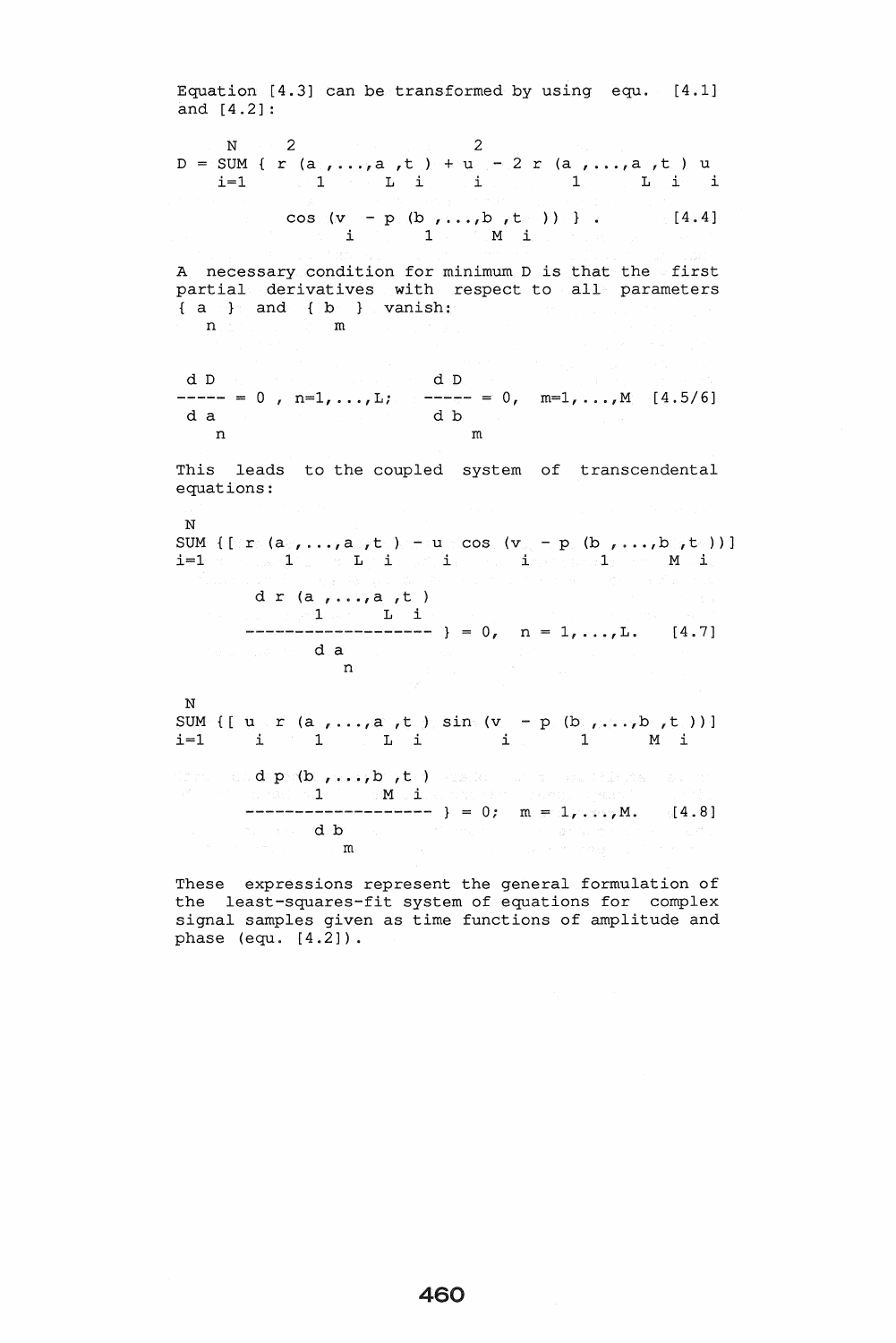#### 5. Factorization approach for amplitude and phase

The system [4.7], [4.8] is in general not solvable in closed form. However, as long as the chosen phase function is sufficiently close to the actual signal samples, the phase angles  $v - p$  (b, ..., b, t); i=1, ..., N. [5.1] i 1 M i are small. Therefore a linearisation approach is made:  $\sin (v - p (b, ..., b, t)) =$ <br>
i 1 M i  $v - p$  (b,...,b,t); i=1,...,N. [5.2] i 1 M i cos (v - p (b , ...,b ,t )) = 1; i=1, ...,N. [5.3] i 1 M i With this approximation one gets the following simplified least-squares-fit equations:  $\mathtt{d.r.}(\mathtt{a.},...,\mathtt{a.},t.)$  $\mathbf{N}$  1 in the state of the state of the state  $\mathbf{N}$  in the state  $\mathbf{E}$  : SUM {[ r (a, ..., a, t ) - u ] ----------------------- } = 0, i=l 1 L i ida N SUM<br>i=1 n for  $n = 1, \ldots, L$ . {[ u r (a , ... ,a ,t ) for  $n = 1, ...$ <br>  $r (a_1, ..., a_r t)$ <br>  $i \t 1 \t 1 \t i$ <sup>d</sup><sup>p</sup>(b , ... ,b ,t 1 M i 0; m 1, ... ,M. [S. S] db m  $(v - p (b, \ldots, b, t))$ i 1 M i [S. 4]

These are the general linearised sets of least-squaresfit equations for the functional form [4.2] of the complex signal samples. The subset [5.4] does not now depend on the phase function p which implies that the amplitude fit is performed independently with this approximation.

The equations [S.4] represent the conventional form of least-squares-fit equations. After solving these equations the resulting function r can be inserted into the set [S.S] and these equations can then be solved similarly.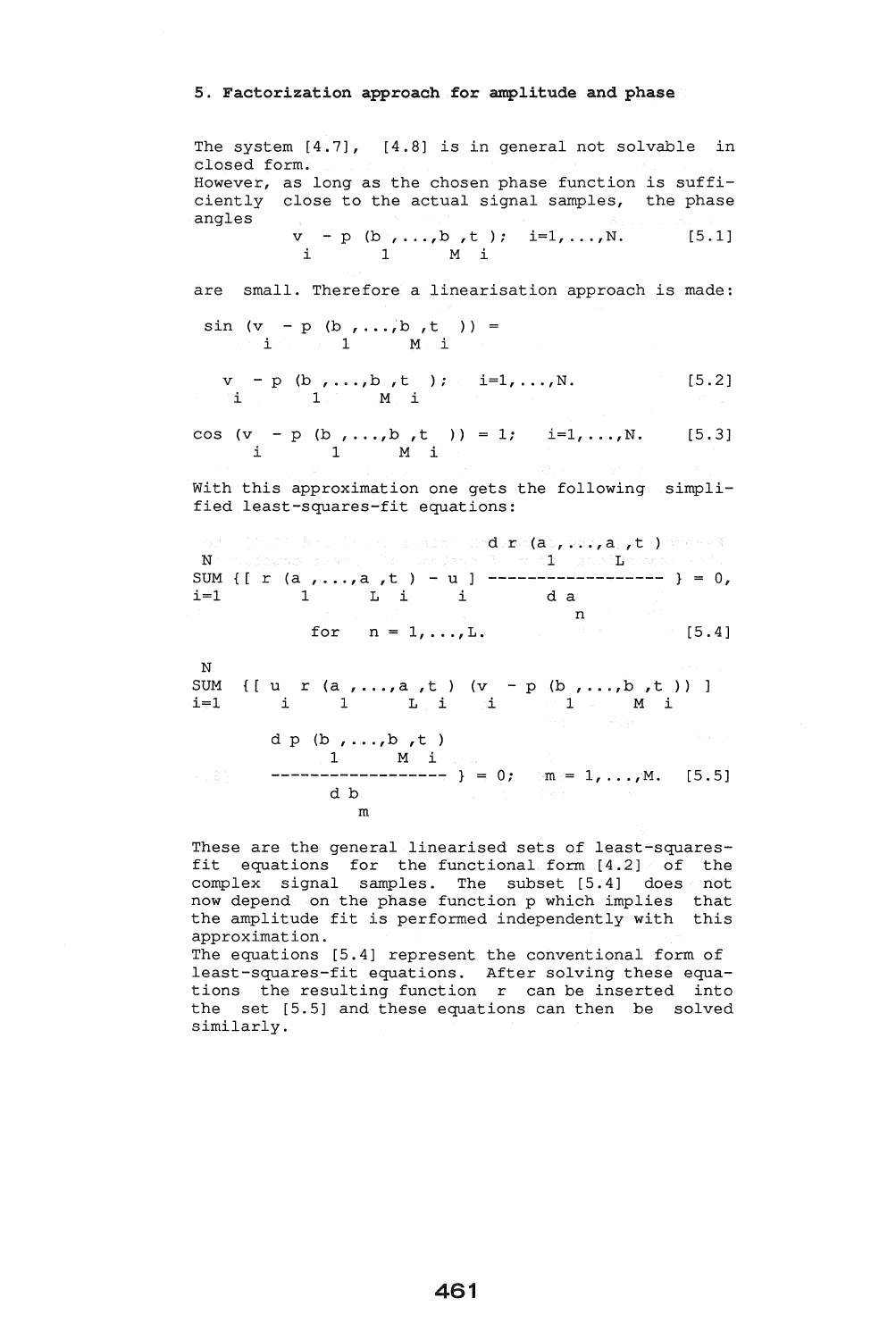## 6. Polynomials for Amplitude and Phase

If the amplitude function r and the phase function p are chosen to be polynomials of order M and L, respectively,  $L$   $n-1$ 

 $r (a_1, ..., a_r, t) = \text{SUM } a_t$  t [6.1]  $1 \t L \t n=1 \t n$ M m-1<br>SUM b t p (b,...,b,t) =  $\frac{m}{2}$  SUM b t [6.2] 1 M m=1 m the sets [5.4] and [5.5] of equations result in: N L  $n-1$  k-1<br>
SUM SUM {a t - u } t = 0, k = 1, ..., L; [6.3] *i=l* n=l n i i i N M m-1 n-1 SUM u r (t ) SUM { b t - v } t = 0, [6.4] *i=l* i i m=l n i i i  $n = 1, \ldots, M$ . Re-ordering the summation brings [6.3] and [6.4] to the conventional form of systems of linear equations:  $L$ SUM c a = d , k = 1, ..., L, [6.5] n=l n,k n k where  $N$   $n+k-2$  $c = SUM$  t , [6.6] n,k *i=l* i and N  $k-1$  $d = SUM \, u \, t \, t \, . \qquad (6.7)$ <sup>k</sup>*i=l* i i M SUM  $f$  b = g , n = 1, ..., M, [6.8] m=l m,n m n where  $N$  m+n-2<br>  $f = SUM$  u r (a,...,a,t) t , [6.9] m,n *i=l* i 1 L i i and N<br>g = SUM u v r (a , . . , a , t ) t . [6.10] n *i=l* i i 1 L i i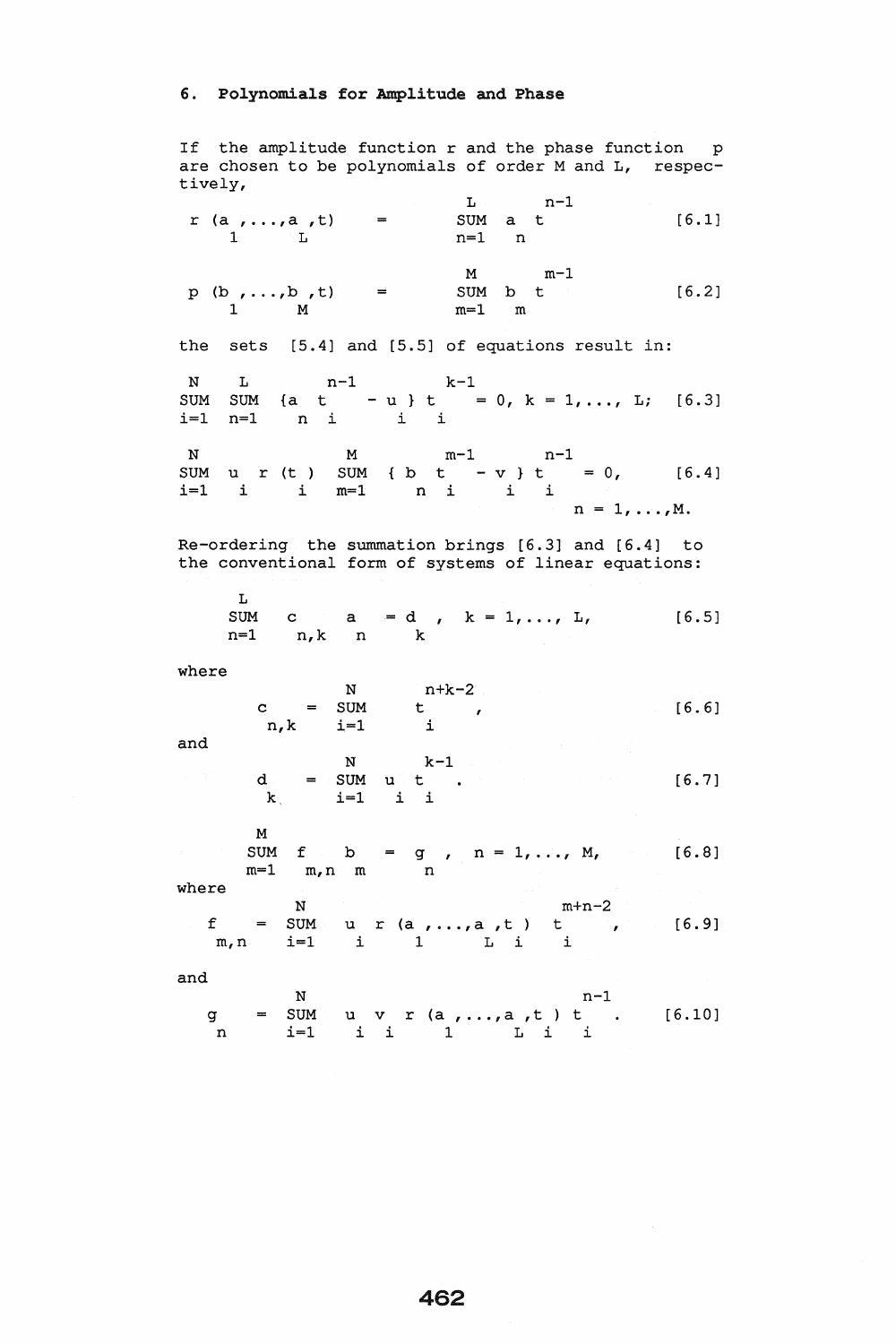7. Results with simulated chirps.

For analysis of the method described above prototype software has been developed which also allows test<br>signals to be generated as follows. The total number N signals to be generated as follows. The total number of signal samples, the order L of amplitude polynomial, the order M of phase polynomial and the sampling rate can be selected as parameters. Since frequency is the time derivative of phase, the order of frequency polynomial is (M-1).

The synthesized signal has then been formed by predefining (L+1) equidistant amplitude samples and M equidistant frequency samples. These samples have been used to create interpolation polynomials of order L and (M-1) for amplitude and frequency, respectively. The phase polynomial results from the frequency polynomial<br>by integration and setting the phase constant and setting the phase arbitrarily to zero.

Based on these polynomials all individual signal samples (in  $I, Q$  format) are then calculated with the sampling rate defined. It is clear that the sampling rate and frequency samples must be consistent with respect to the Nyquist condition.

In order to have more realistic signals, uniformly distributed random noise can be added to both amplitude and phase and limited independently. The advantage of this test approach is that the polynomials resulting from the least-squares-fit can be directly compared with the polynomials used for the creation of the test signals. In the absence of noise, the generation polynomials and the least-squares-fit polynomials shall be identical. This has been used as a consistency check for the software.

The following parameters have been used for the test:

| Number of samples:<br>「生活的変」を  |  |          | $N = 32$ ,  |
|--------------------------------|--|----------|-------------|
| Order of amplitude polynomial: |  |          | $-L = 4$ .  |
| Amplitude sample 1:            |  | 1.0      |             |
| Amplitude sample 2:            |  | 2.0      |             |
| Amplitude sample 3:            |  | $4:0^-$  |             |
| Amplitude sample 4:            |  | 2:0      |             |
| Amplitude sample 5:            |  | 1.0      |             |
|                                |  |          |             |
| Order of phase polynomial:     |  |          | $M =$<br>З, |
| Frequency sample 1:            |  | $1.0$ Hz |             |
| Frequency sample 2:            |  | $2.0$ Hz |             |
| Frequency sample 3:            |  | $4.0$ Hz |             |
| Sampling rate:                 |  |          | 32 Hz       |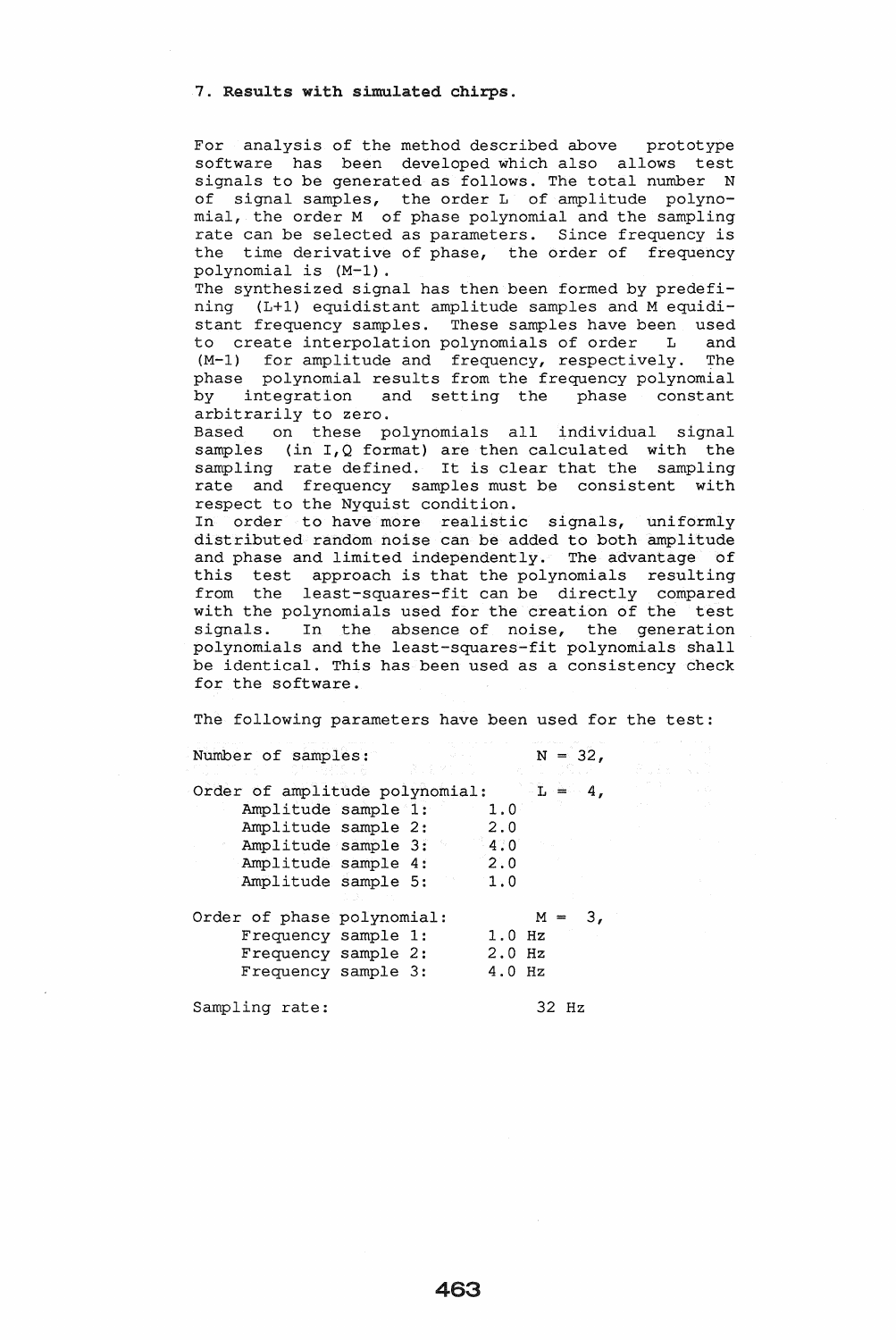The following tables show the test results The coefficients are listed in order of increasing power.

M and P indicate the values limiting the uniform random noise which was added to the signal samples after calculation from generating polynomials; M is the percentage of maximum amplitude, P percentage of phase 2 n. is the

| Generated<br>signal | Least-squares-fit result with random noise<br>added to signal |            |            |            |  |  |  |
|---------------------|---------------------------------------------------------------|------------|------------|------------|--|--|--|
| Μ                   | 0.0                                                           | 10.0       | 10.0       | 0.0        |  |  |  |
| Ρ                   | 0.0                                                           | 0.0        | 1.0        | 10.0       |  |  |  |
| 1,0000              | 1,0000                                                        | 1.2165     | 1.2165     | 1,0000     |  |  |  |
| $-15.1398$          | $-15.1398$                                                    | $-16.4205$ | $-16.4205$ | $-15.1398$ |  |  |  |
| 129.288             | 129.288                                                       | 126.841    | 126.841    | 129.288    |  |  |  |
| $-234.652$          | $-234.652$                                                    | $-222.841$ | $-222.841$ | $-234.652$ |  |  |  |
| 121.111             | 121.111                                                       | 112.342    | 112.342    | 121.111    |  |  |  |

Coefficients of amplitude polynomial:

Comparison of the coefficients shows that phase noise has no effect on the amplitude as it should be the case with the factorization aproach.

Coefficients of phase polynomial:

| Generated<br>signal |          | Least-squares-fit result with random noise<br>added to signal |             |              |  |  |  |
|---------------------|----------|---------------------------------------------------------------|-------------|--------------|--|--|--|
| M                   | 0.0      | 10.0                                                          | 0.0         | 0.0          |  |  |  |
| Ρ                   | 0.0      | 0.0                                                           | 1.0         | 10.0         |  |  |  |
| 0.0                 | 0.0      | 0.0                                                           | $-0.002613$ | 5.563612     |  |  |  |
| 6.283185            | 6.283185 | 6.283185                                                      | 6.229420    | 15.370678    |  |  |  |
| 3.242934            | 3.242934 | 3.242934                                                      | 3.617274    | 165.38268    |  |  |  |
| 4.463394            | 4.463394 | 4.463394                                                      | 4.095795    | $-132.89817$ |  |  |  |

Analysis of these coefficients shows that for small phase noise the aproach works, whereas noise of 10 percent causes a breakdown since the linearization approximation for small angles does not hold anymore. As expected, amplitude noise does not have an effect on the phase polynomial